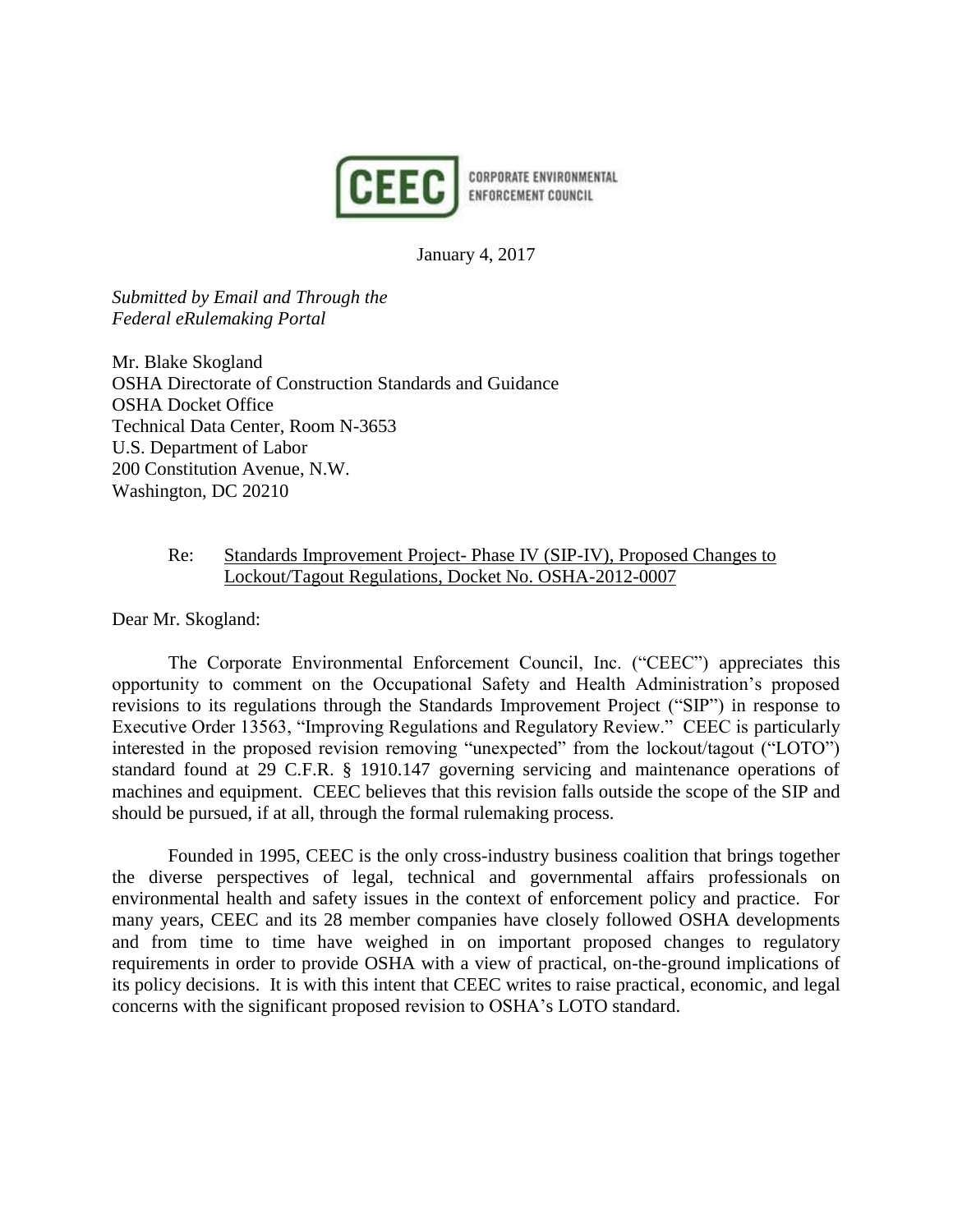#### **1. Purpose of Standards Improvement Project**

The SIP started in March 1995 when the Presidential Memorandum "Regulatory Reinvention Initiative" was published, compelling Departments and Agencies to reevaluate regulations in order to streamline government regulation and reduce red tape. In response to this Memorandum, OSHA began a series of rulemakings designed to revise or remove standards that were confusing, outdated, duplicative, or inconsistent with other standards. OSHA published a final rule known as "Standards Improvement Project, Phase I" ("SIP-I"), after initiating its first round of standard revisions/removals in 1998. Two additional rounds of rulemaking resulted in final SIP rules in 2005 ("SIP-II") and 2011 ("SIP-III"). OSHA decided to initiate the SIP-IV rulemaking in response to the 2011 Executive Order ("EO") 13563, "Improving Regulations and Regulatory Review," 76 Fed. Reg. 38,210 (Jan. 21, 2011), which calls for regulations that are "accessible, consistent, written in plain language, and easy to understand."

OSHA claims that the SIP-IV rulemaking is a way "to improve and streamline OSHA standards by removing or revising requirements that are confusing or outdated, or duplicative." 81 Fed. Reg. 68,504. However, the substantive changes proposed by OSHA go far beyond the intended purpose of the SIP, which is meant to "remove or revise outdated, duplicative, unnecessary, and inconsistent requirements in OSHA's safety and health standards," not to implement new regulatory interpretations with significant impacts to the regulated community. *Id.* The proposed substantive revision to the LOTO standard goes beyond revisions proposed in previous SIPs and should be addressed through the formal rulemaking process.

#### **2. Need for Formal Rulemaking**

OSHA issued a Request for Information ("RFI") relating to SIP-IV in 2012, asking the public to identify standards that are in need of revision or removal to reduce the regulatory burden while maintaining or increasing the protection afforded to employees. In that RFI, OSHA specifically stated that "[w]hile commenters may recommend extensive revisions to, or major reorganizations of, OSHA standards, recommendations that require large-scale revisions to standards are not appropriate for this rulemaking. The Agency will determine whether such large-scale revisions are appropriate for a separate, future rulemaking." 77 Fed. Reg. 72,782 (December 6, 2012). This is exactly the course OSHA must take with regard to the proposed revision to the LOTO standard. Moreover, OSHA indicated that SIP-IV RFI was primarily focused on Construction standards (as opposed to a focus on the General Industry standards in 29 C.F.R. § 1910). By contrast, the recently proposed SIP-IV strays from the RFI and goes well beyond Construction standards.

The OSH Act includes a rulemaking process for OSHA to modify its safety standards. The Act requires that the rulemaking process be followed to adopt substantive changes to the standards. 29 U.S.C. § 655. The required procedure is purposeful given the implications that substantive changes in regulations have on employees and employers, and includes the convening of an advisory committee and a meaningful public participation process. *Id.* The practical ramifications of the proposed revision to the LOTO standard certainly warrant the fullblown administrative process required by the OSH Act.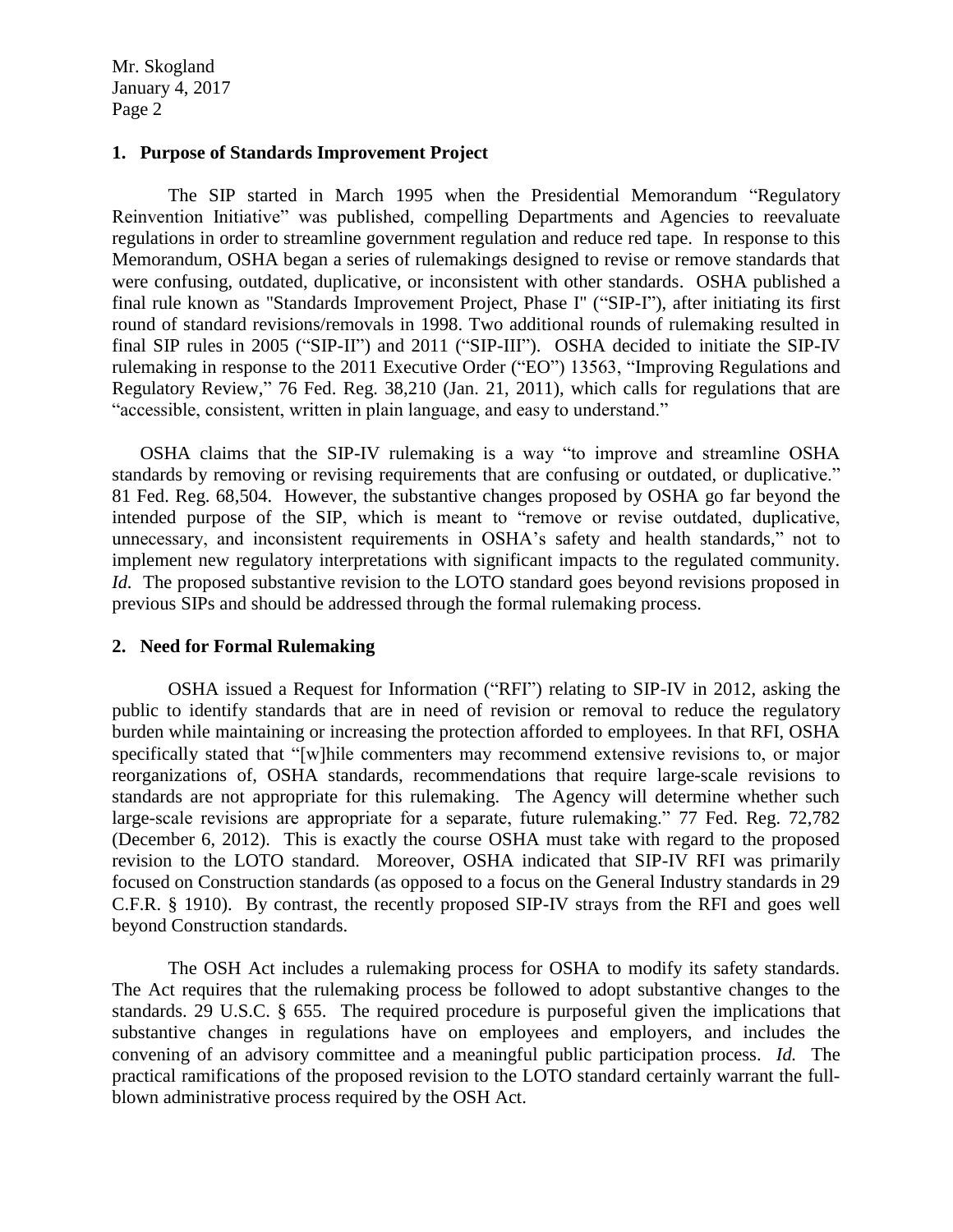## **3. LOTO Servicing and Maintenance Revision Unwarranted**

The original LOTO standard was published in 1989 and included the term "unexpected" in 29 C.F.R. § 1910.147(a)(1)(i). OSHA has historically interpreted the standard to be limited solely to the unexpected hazard of the release of hazardous energy, which interpretation is consistent with the plain language of the regulation. OSHA is now taking the position that the term "unexpected" in 29 C.F.R. § 1910.147(a)(1)(i) has been misinterpreted all along to exclude some operations where employees are subject to injury from startup or the release of stored energy. 81 Fed. Reg. 68,506. By taking this position, OSHA is attempting to expand the realm of hazards covered by removing the modifier "unexpected" and in its place implying that "any" energy-related hazard that could result in harm to employees is subject to the standard. The removal of "unexpected" from § 1910.147(a)(1)(i), as well as the proposed removal of the word in §§ 1910.147(a)(2)(iii)(A), (a)(3)(i), (b), (c)(1), (c)(4)(i), (f)(4) and Appendix A, is a significant change that will impact operations nationwide and will require substantial changes to existing LOTO programs.

## a. Practical Effects

The implications of the proposed removal of "unexpected" from the LOTO standard are sweeping and will make widely used alternative safety methods such as warning systems and other technologies that currently enable safe and quick access for repairs or maintenance obsolete. Under the proposed revision, employers will not be able to adequately demonstrate that there is no exposure to potential unexpected energization unless lockout/tagout is used. Many alternative measures that provide effective protection from hazardous energy are currently being used.

For instance, engineered systems and safeguards are an effective alternative to LOTO, and, where appropriate, technical or automated systems may provide increased reliability and reduce the potential for human error. Many companies use control circuits, guard systems, or institutional controls such as enclosing, isolating or redirecting the hazardous energy as accepted alternative measures. An example of an engineered system that would not comply with the proposed LOTO standard revision is the use of a robot teach pendant to set up a robot. Under the current standard, an operator can enter the robot cell with the teach pendant and is able to energize the robot using the enabling switch on the teach pendant and move the robot at slow speed to teach it new path points. The teach pendant is an engineered safeguard that is being used to protect the operator from the unexpected energization and movement of the robot as the robot cannot be energized without the operator using the enabling switch. Removing the word "unexpected" from the LOTO standard would exclude this type of task as the operator is still exposed to the energization of the robot since he is within the work space of the robot, despite the fact that it is being controlled by the operator. The proposed revision to the LOTO standard would effectively prohibit other similar hold-to-run control operations for equipment that requires setup or thread-up.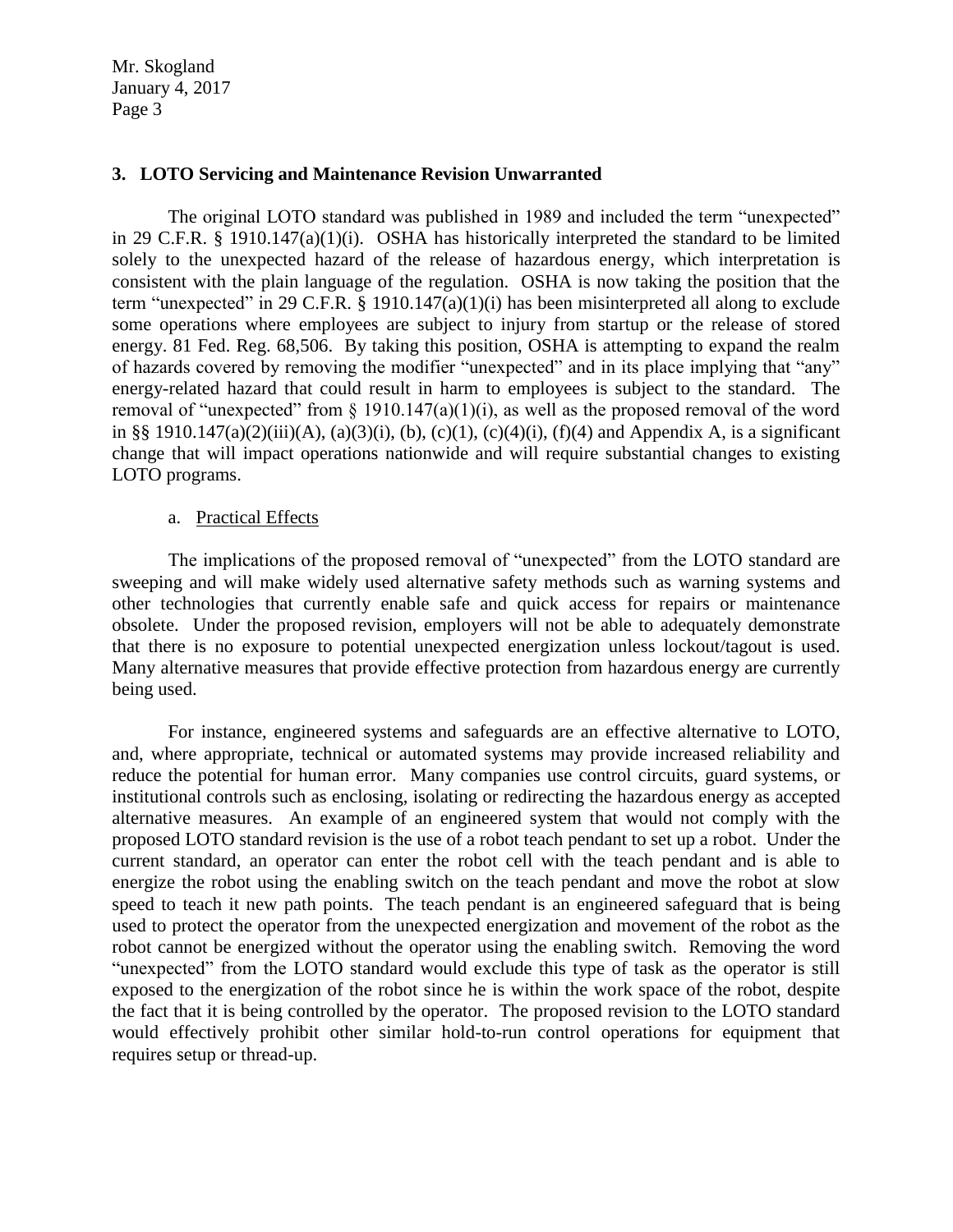The proposed revision also fails to consider group maintenance activities and potential impacts on affected, but not authorized, employees in the vicinity of maintenance operations. Where more than one individual is servicing or performing maintenance on a machine, LOTO requires authorized employees to apply a LOTO device. However, this requirement fails to consider the safeguards that visual and audible warnings can provide to other affected, but not authorized, employees who may also face the risk of unexpected energization but are not applying a LOTO device. These affected employees are protected via a properly designed warning system despite not being a part of the LOTO. Likewise, the removal of "unexpected" from the LOTO standard fails to account for necessary machine testing after maintenance to ensure maintenance was effective. Often after maintenance is conducted, employees must test machines to ensure proper function as a result of such maintenance. By its very nature, this testing must be conducted using energization and can be conducted safely using guards and warning systems. Additionally, warning and alerting techniques and other administrative controls such as written procedures and work practices, limited time exposure to hazards, and employee health and safety rules and training are also accepted and widely used alternative measures.

Furthermore, the proposed revision to the LOTO standard will make the standard inconsistent with other industry standards covering the same issue, including the industry consensus standard upon which the original LOTO standard was based. The *American national standard for personnel protection – Lockout/tagout of energy sources – Minimum safety requirements* standard, ANSI Z244.1 published in 1982 required LOTO to apply solely to the unexpected hazard of the release of hazardous energy.

## b. Economic Impacts

Beyond the practical impacts to facility operations, employers will also face potentially significant economic impacts from the proposed revisions, contrary to the purpose of the SIP to "reduce costs and paperwork where possible, without reducing employee protections." 81 Fed. Reg. 68,504. Employers will face costs associated with maintenance time delays that likely exceed the \$27,899 cited in the Preliminary Economic Analysis and Regulatory Flexibility Act certification. 81 Fed. Reg. 68,528. Further, the \$3.2 million per year in cost savings to regulated entities is simply inaccurate. *Id.* OSHA states that the removal of "unexpected" from the LOTO standard "would not represent any revision in OSHA policy, but instead [will] clarify the Agency's original meaning of the term 'energization' in the standard, [and for this reason] OSHA concludes that this action would not result in any costs, compliance burdens, or additional employer responsibility other than what the Final Economic Analysis for original § 1910.147 (OSHA, 1989)." 81 Fed. Reg. 68,529.

This conclusion is misguided. OSHA admits that its compliance officers are currently applying a set of factors to determine whether the LOTO standard applies, including whether sufficient warning systems make LOTO unnecessary because startup would not be unexpected. The proposed revision will require that the LOTO standard be applied to a much broader range of maintenance and servicing operations and will have significant economic impacts on the regulated community. The proposed revision to the LOTO standard will result in major time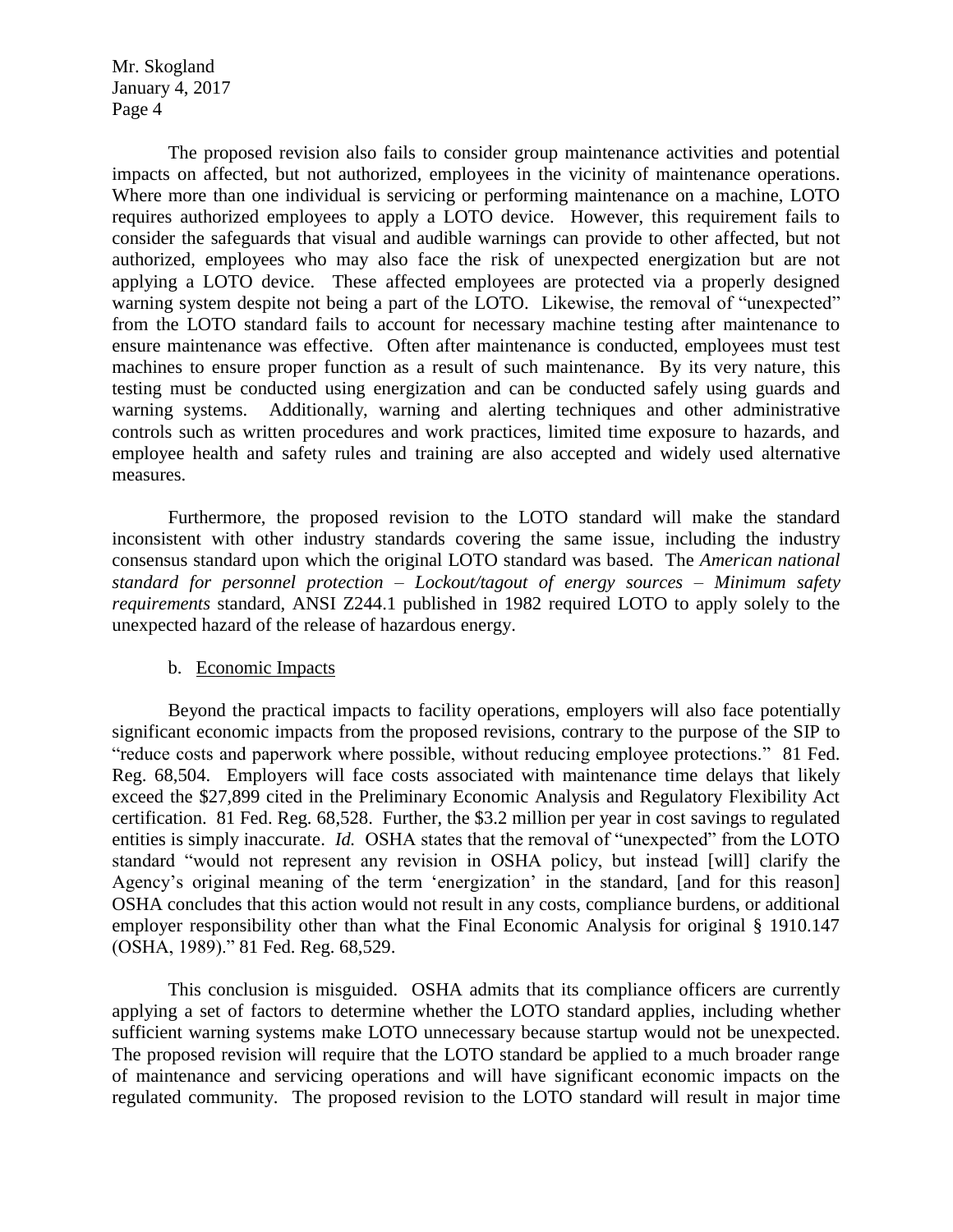delays for servicing. Requiring LOTO for routine maintenance where automated warning systems are in place to protect employees will lead to inefficient repairs with no added safety benefit. Additionally, sunk costs associated with existing warning systems that will become obsolete under the proposed revisions have not been considered. Widely available safety information shows that automated warning systems (rather than lockout/tagout, which relies on personnel and is thereby subject to human error) are reliable and effective at alerting employees to potential electric hazards.

OSHA also recognizes that the proposed revision "may change the frequency or number of violations cited and the amount of fines assessed due to improved employer understanding of the revised language . . ." *Id.* However, OSHA does not find these increased costs to be material. CEEC respectfully submits that any potential increase in enforcement, or the severity of enforcement, represents a material cost that must be fully vetted as part of the formal rulemaking process.

Further, many companies with global operations, including many CEEC members, will be subject to inconsistent regulatory requirements across the globe as a result of the proposed removal of "unexpected" from 29 C.F.R  $\S$  1910.147(a)(1)(i). OSHA's proposed revision will place U.S. operations at odds with regulatory approaches used in many other occupational safety programs worldwide. For example, the international machinery standard addressing lockout/tagout also applies only to "unexpected" hazards. *See* ISO 14118 *Safety of machinery – Prevention of unexpected start-up.* Many companies implement unified platforms using the latest in safety technology for machine safety across all of their operations. The proposed revision will seriously compromise their ability to implement such unified platforms and will put OSHA's standards at odds with other standards worldwide, which will impact U.S. facilities' ability to compete in a global marketplace.

## c. Legal Considerations

The proposed rulemaking notes the Sixth Circuit's decision in *Reich v. General Motors Corp., Delco Chassis Div.*, 89 F.3d 313 (6th Cir. 1996) ("General Motors Delco"). In that case, OSHA alleged that employees were exposed to the unexpected energization or start-up of equipment, or the release of stored energy while performing maintenance activities. General Motors contested the citations arguing that its employees were not exposed to the "unexpected" energization as stated in the regulations because the equipment in question included an 8- to 12 step startup procedure, including time delays and audible or visual warnings. The court held that because these features would warn the servicing employees that the machines were about to start, the startup would not be "unexpected." *General Motors Delco*, 89 F.3d at 316. The Sixth Circuit rejected OSHA's interpretation and upheld the plain language of the standard. OSHA is now attempting to use this SIP to circumvent the holding of a federal appellate court through the narrow SIP process, which was never intended to be a vehicle to amend substantive OSHA regulations.

According to OSHA, the *General Motors Delco* decision fundamentally misconstrues the "unexpected" language of the LOTO standard by allowing employers to use warning and delay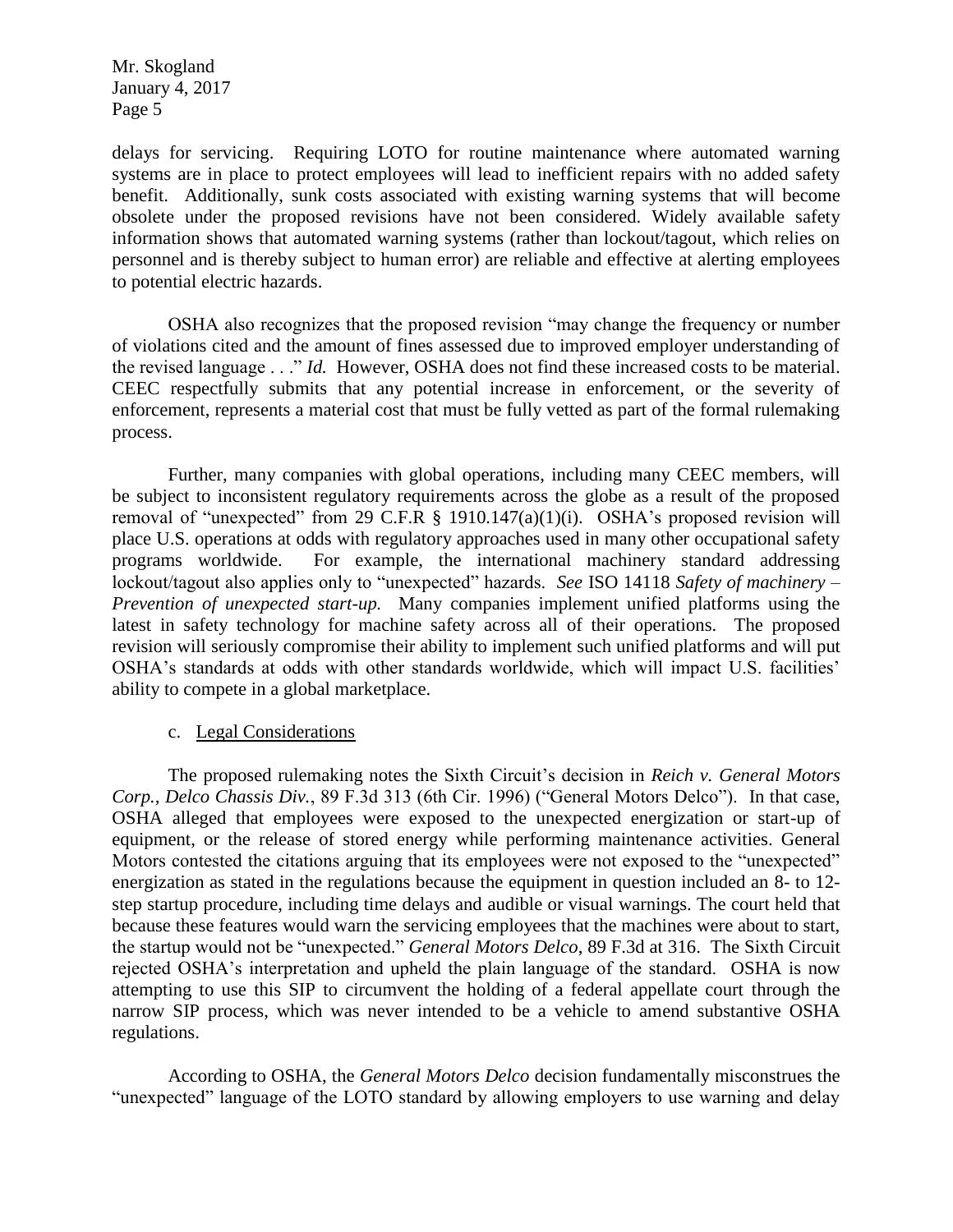systems as alternatives to following the requirements of the standard. OSHA believes that warning devices are not as protective as a LOTO program, and that the standard should not allow them to be used as an alternative to a LOTO program. OSHA further argues that "the exclusive use of warning devices subverts the intent of the standard by removing control over the hazardous energy from individual authorized employees and instead placing the burden on those exposed employees to become cognizant of and to recognize the warnings, so that they can attempt to escape danger zones before they are injured." 81 Fed. Reg. at 68,506.

The LOTO standard is intended to protect employees from all forms of hazardous energy by isolating machines from their energy sources during servicing and/or maintenance, and providing the workers who are servicing them with control over the energy isolation devices. However, OSHA focuses its analysis of the *General Motors Delco* decision on the final warning step of an 8-to-12-step process, while ignoring the preceding 7 to 11 steps that actually constitute the alternative method of controlling hazardous energy. If considered collectively, these 8-to-12 step restraining systems arguably are equally or more reliable than the procedure for lockout, which is subject to an employee's own actions rather than an automatic process. For instance, OSHA cites to the Occupational Safety and Health Review Commission's decision in *Burkes Mechanical Inc.*, 21 BNA OSHC 2136, 2139 & n.4 (No. 04-0475, 2007) to support its argument that an employee simply knowing that a machine is operating was insufficient to avoid an OSHA citation because the hazard was not unexpected. This decision completely ignored the preceding steps of the restraining system, which included audible or visual signals or the presence of company workers in the immediate area and would have alerted servicing employees that the machines were about to start up. Limiting an evaluation of an alternative restraining system to only the warning component of the system unfairly discounts the safeguards in place with these systems.

As OSHA points out in the preamble, OSHA compliance officers are currently using a set of 11 factors to evaluate the adequacy and reliability of warning devices. *Id.* at 68,529. After twenty years of applying these factors in the wake of the *General Motors Delco* decision, the uncertainty alleged by OSHA for the regulated community has surely been minimized. OSHA believes that removing "unexpected" from the LOTO standard will revert the standard to "its original understanding of the standard." *Id.* at 68,507. However, as OSHA is aware, "unexpected" has appeared in the standard since it was originally published in 1989, leading one to believe that the intended original interpretation was consistent with the plain language of the standard, as the *General Motors Delco* court held. If OSHA wishes to reinterpret longstanding interpretations supported by the plain language of the standard, it should make such a substantive change through a formal rulemaking and not by alleging that its application for over twenty years has been in error. Fundamental fairness demands nothing less.

Further, the SIP rulemaking process, which is limited to removing or revising requirements that are confusing or outdated, or duplicative, is not the proper vehicle for overturning a federal appellate court's twenty-year-old decision. OSHA states in the preamble that the impetus for this proposed revision is the *General Motors Delco* decision, which should not be considered confusing or outdated.